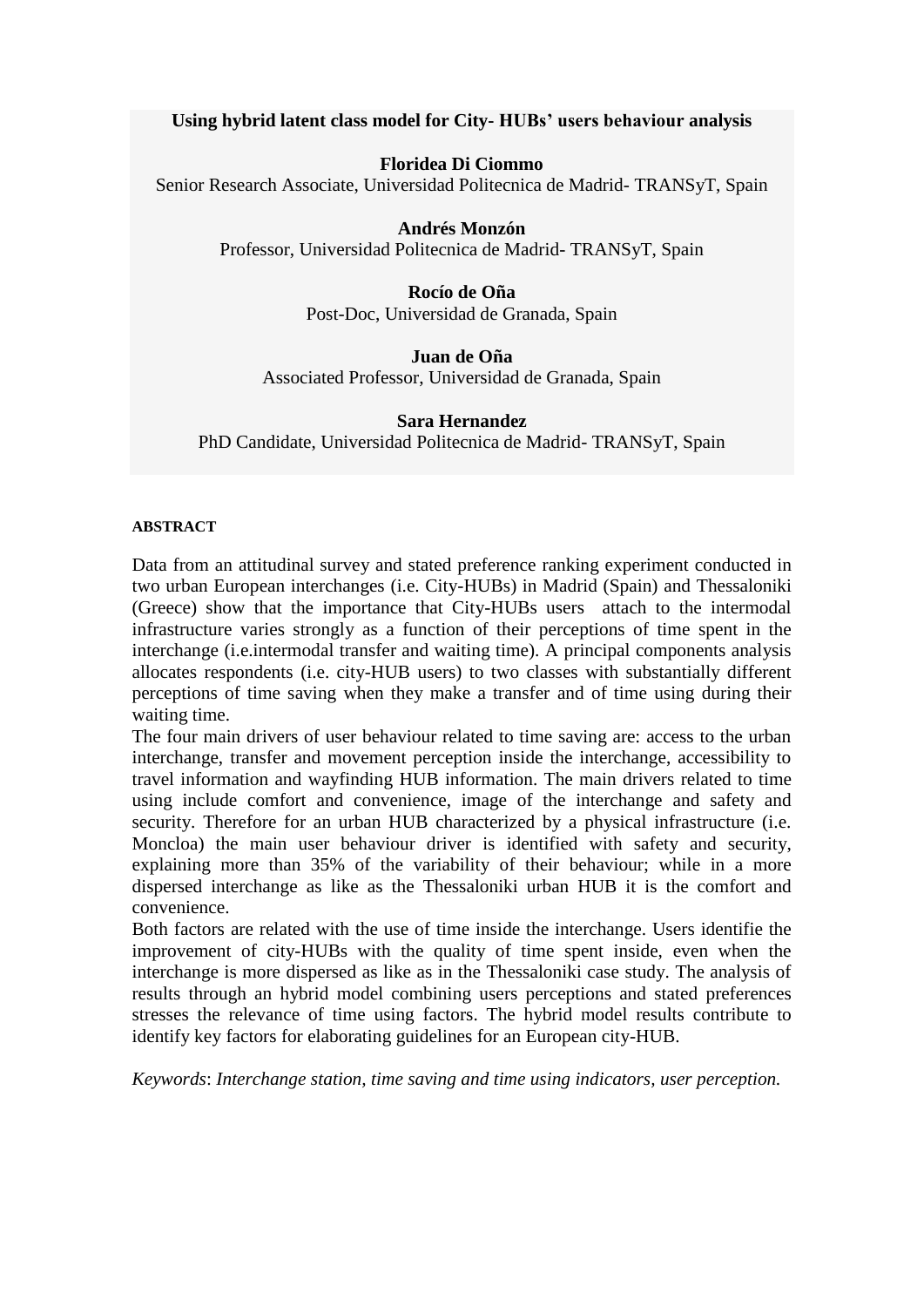#### **1. INTRODUCTION & BACKGROUND**

Experience has shown that the introduction of interchange stations increase the use of public transport (Di Ciommo et. al, 2009, Brons et al. 2009). The European Commission has started on a path towards the upgrading of urban interchanges for increasing the public transport use (CEC, 2001). A key role for increasing the use of Public transport and soft modes and the reduction of private mechanized trips is related to users perceptions and preferences in respect to time saving and time using during the intermodal trip (Crozet and Joly, 2001).

Despite the general agreement that time saving is a key factor for increasing public and the intermodal trips, proposed solutions such as the reduction of transfer time are sometimes impossible to adopt because of land use constraints (City-HUB D4.1, 2013). Various other studies using a pure utility approach show that transfert time is perceived as negative and as like as a disutility (Macki et al, 2004).The novelty of this article is to have intrinsically constructed the survey using the relevant drivers of user behavior related to time saving perception and to time using and then proposing a SP ranking experiment including three quantitative levels of time saving related to transfer facilities and other three levels of services and shops located inside of the interchange related to time using. The survey includes as well socio-economic variables and habit parts and it was conducted in two paradigmatic European urban interchanges: Madrid-Moncloa and Tessaloniki rail station, (City-HUB, D3.2 2013).

The paper is divided into six sections. The second section  $-$  after the introduction- provides an introduction of the theme and an overview of the state of research and methods to assess the time perception during the intermodal change. It investigates the determinants of users' behaviour, and shows how the perceptions and attitudes identified by using the principal components factors helps to identify the relevant drivers relating to time saving and time using perception. The third section describes the research methodology used for the survey. Section 4 presents the methodology analysis adopted for showing the results. Section 5 defines the modeling framework. Section 6 draws conclusions, finalizing with some recommendations on the upgrading of urban interchange station taking into account the time perception of users.

#### **2. METHODS FOR EVALUATING CITY-HUB USER PERCEPTION**

The relevance of two different dimensions of time saving and time using is a complex matter that can be analyzed in a number of ways, such as for example, from a psychological and sociological standpoint (Chowdhury and Ceder, 2013).

Three kinds of research and methods can be undertaken to analyze transport policy measures. First, predictions about users behavior derived from theoretical models that rest on assumptions about individual behavior tested against the results of an interchange-user survey. Second, individual attitudes can be analyzed by means of an empirical survey (questionnaire, interview, etc.) (De Groot & Steg, 2006; Link, H., 2007). Third, ex-post study permits the investigation of individual behavioural changes in response to specific policy measures (Swicher & Ungemah, 2006; Schade and Baum, 2007 and Winslott-Hiselius et al. 2009*)*. The first approach is based on assumptions about individual behaviour in a theoretical model that must be tested a posteriori, while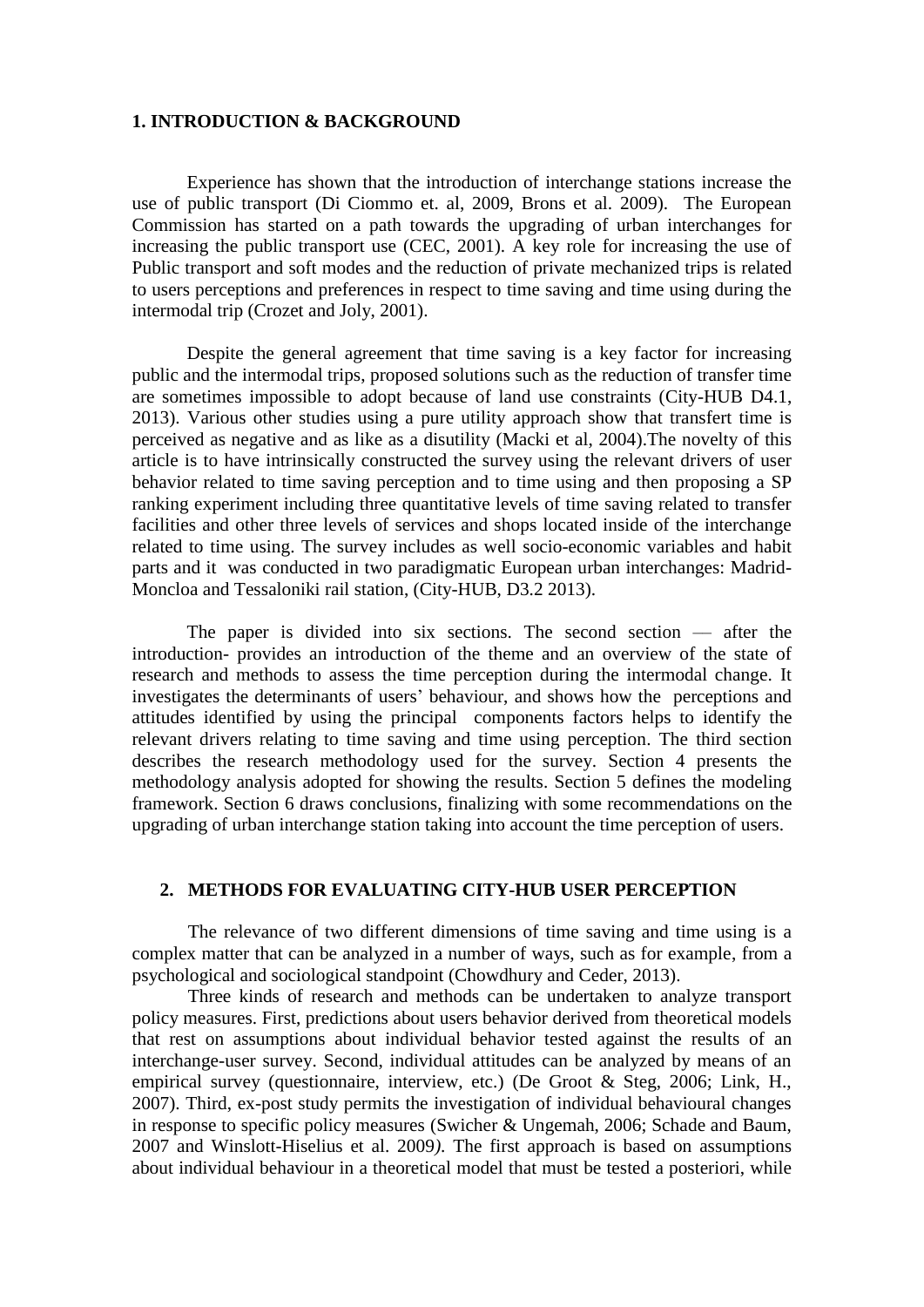the second derives from direct observations used to construct the hypothesis of an empirical model (Di Ciommo et. al, 2013). Both approaches are based on two types of surveys. The first one is oriented to measure attitudes and perceptions using point scale questions. The second type uses stated or revealed preferences questionnaires to assess the levels of time saving and using at which people are sensible before or after the transport measure implementation. Once we have collected data, there are three different methods to analyze the survey results; first a psychological analysis based on consistency tests (Groot & Steg, 2006). Then, two methods based on principal components factors and choice models. The latters including attitudes, perceptions and preferences seem to be a more powerful tool for integrating the economic variables with a deep attitudinal and perception construct, that is latent variable (Ben-Akiva et al, 2012). This paper approaches the question of the interchanges organization and their management by examining the collected primary data and integrating socio-economic and psychological considerations about the time using and time saving in an interchange.

### *2.2 Users preferences links with perception of time saving and time using in an interchange.*

This section is oriented to define the possible preferences of travelers about their use of the interchange. In particular, each traveler could have different preferences about her/his time saving or time using at the interchange. Some people could prefer to save at most their travel/transfer time while others could prefer to realize some activities during their trip for better using the transfer time. The interchange structure will be quite different if travelers prefer to save their travel time or indeed better use their transfer time.

The following tables present the drivers of user behavior related to time saving (table 1) or time using perception (table 2), defining the indicators and checking the users attitudes and perceptions.

Several European studies confirm that the time saving in the interchange is a key factor and the adoption of an intermodal trip by users is closely linked to the perception of time during the transfer (Hine, J. and J. Scott, 2000, Chowdhury, S. and Ceder, A., 2013, Guo and Wilson, 2011), but less studies are focusing on the interchange station characteristics impacts on travel behavior. Some local authority (i.e. Regional authority of Amsterdam) is working on the evaluation of the impacts of the interchange station services and safety on the modal choice of users. (City-HUB, D 2.3, 2013). They elaborated a number of criteria for improving an interchange specially related with the interchange pleasant stay (i.e.time using) and less to the transfer (i.e.time saving).

- 1. Smooth transfer
- 2. Clarity, orientation
- 3. Accessibility and practicability
- 4. Wayfinding (signs, intuitive guidance, time tables)
- 5. Ticket system (Chipwise)
- 6. Linking facilities in pre- and after transport
- 7. Pleasant stay
- 8. Impression
- 9. Appearance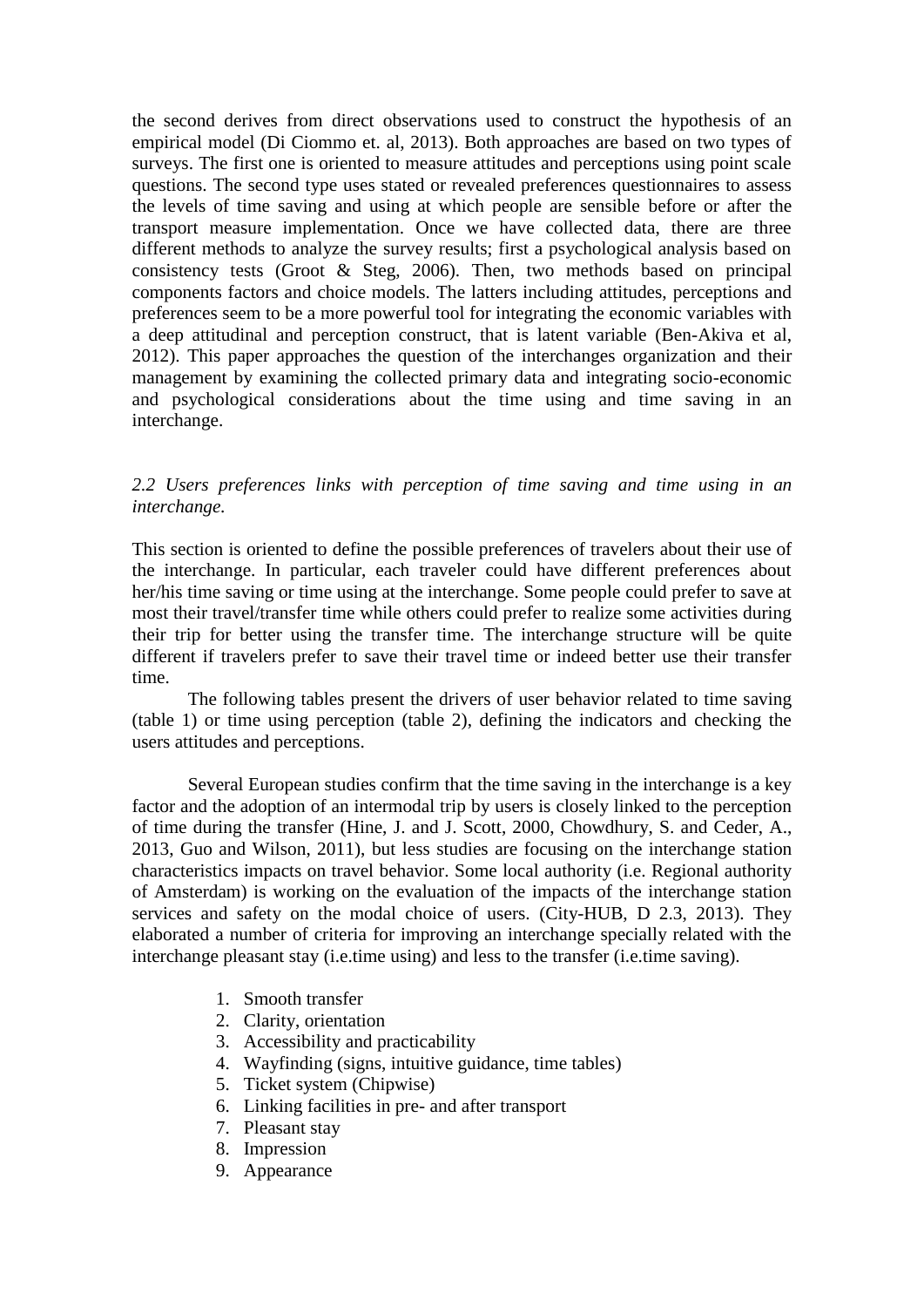10. Social safety 11. Waiting environment 12. Other facilities *Source: Stads Regio Amsterdam, 2013*

In particular, the debate focuses mainly on the following subjects relating to the users' perception of time saving and related drivers of user behaviour (table 1), while users perception of time using during the intermodal transfer and the related drivers of behavior seem less explored (table 2) :

| Drivers of user<br>behaviour                     | Measure/indicator                                                                                                        | Users attitudes and perceptions                                                                                    |
|--------------------------------------------------|--------------------------------------------------------------------------------------------------------------------------|--------------------------------------------------------------------------------------------------------------------|
| <b>TIME</b>                                      | Waiting time<br>including transfer<br>time, queue time and<br>time spent in some<br>other activities<br>(shopping, bank) | Check the time perception and<br>attitudes against the use of<br>waiting time                                      |
| <b>ACCESS TO</b><br>TRAVEL<br><b>INFORMATION</b> | Ticket machine,<br>Interchange<br>information desk                                                                       | The accessibility of travel<br>information (schedules,<br>routes) at interchange station                           |
| <b>WAYFINDING</b><br><b>INFORMATION</b>          | Geographical<br>Information                                                                                              | Plan site use                                                                                                      |
| <b>MOVEMENT</b>                                  | Pedestrian comfort<br>in interchange                                                                                     | Perception of<br>access/egress/movements<br>inside                                                                 |
| <b>ACCESSIBILITY</b>                             | Distance to the<br>interchange, facilities<br>for bicycles, cars,<br>pedestrians, cost                                   | The access to this station by<br>walking, cycling, car.<br>Access for people with<br>disabilities or special needs |

**Table 1 Drivers relating to time saving perception**

| Drivers of user behaviour                | Measure/indicator                                                                        | Users' attitudes and<br>perceptions                                                                                            |
|------------------------------------------|------------------------------------------------------------------------------------------|--------------------------------------------------------------------------------------------------------------------------------|
| <b>COMFORT AND</b><br><b>CONVENIENCE</b> | Variety of facilities at<br>the interchange (rest,<br>shops, bank and other<br>services) | <b>Basically related</b><br>with waiting time<br>and its use.<br>Perception of<br>doing "right"<br>choice using<br>interchange |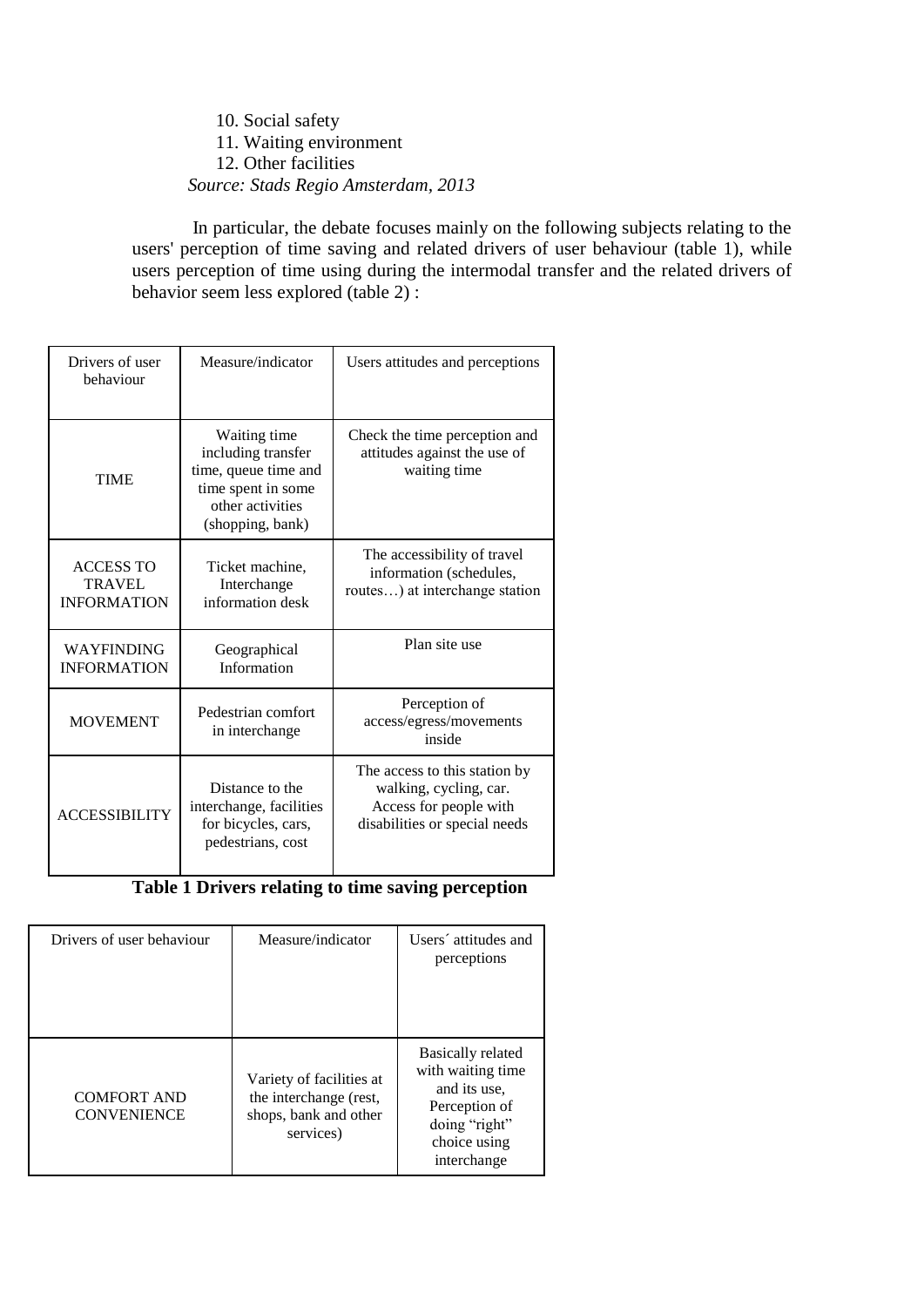| <b>IMAGE</b>                                   | Modern and dynamic'<br>site, agreeable place<br>where to spend time<br>when not travelling' | Surrounding area<br>livability, internal<br>and external design<br>of the interchange                            |
|------------------------------------------------|---------------------------------------------------------------------------------------------|------------------------------------------------------------------------------------------------------------------|
| <b>SAFETY AND</b><br><b>SECURITY/Emergency</b> | Number of people<br>around the interchange,<br>number of staff                              | Social security<br>perception in<br>waiting time areas<br>(lighting, dark)<br>Fear of violence<br>and aggression |

#### **Table 2 Drivers relating to perception of time using**

The time perception during the interchange becomes a complex matter that can be approached in a number of ways. Generally speaking, it is difficult to reach a clear understanding about the users perceptions and the related travel behaviour about the use of time in an interchange. However the results of this paper highlight the importance of this subjective perception for shifting to an intermodal trip, having a pleasant and more comfortable intermodal trip.

## **3. RESEARCH METHODOLOGY AND SURVEY DEVELOPMENT**

Before conducting the survey, three focus groups were organized with City-HUB stakeholders; these allowed improving the questionnaire design, understand the perception of the exchange station and determine the profile definitions of interchange users (Aizer and Curie, 2002). The focus groups were also used to design incentives to attract individuals to participate in the survey. In total, one hundred smartphones were distributed and the response rates were high (98% of the initial sample agreed to participate after contacted). Once people were convinced to participate in the survey, they made a significant effort to properly complete it using the equipment.

The questionnaire consisted of four modules: the first contained questions regarding *users time perceptions*; the second consisted of *travel habits questions*; the third asks for the socio-economic characteristics and the fourth offered various options which could be ranked in terms of *stated preferences*. Respondents were guaranteed that their responses would be anonymous. They were warned that time required to fill out the questionnaire was 15 minutes. One I-pad was raffled as like as incentive for responding for each case study.

The main goal of this Travellers' attitudinal survey was to capture the users' views and preferences of different aspects and elements of an interchange and to identify their perceptions of time saving and time using for defining a smart and efficient interchange. Moreover, the survey aimed to verify the main drivers for intermodal travel behaviour, identify attitudes towards current interchange services, and seek the behaviour and travel patterns of users groups with different needs (i.e. women, elderly, etc.).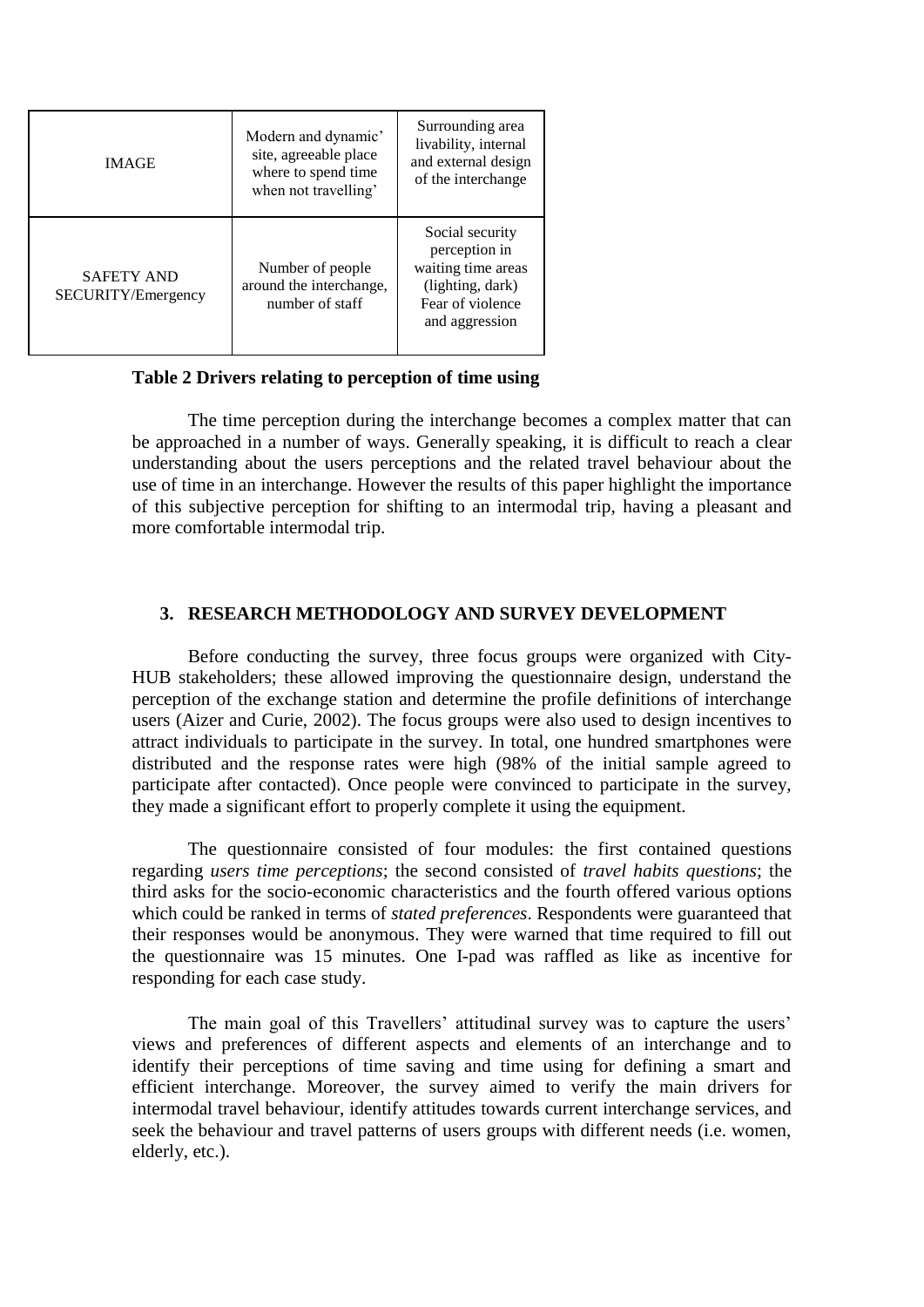# *1st part Travellers´ attitudinal survey: oriented to check time using and time saving drivers behavior.*

This part of the survey aimed to understand travellers´ views and preferences of different aspects and elements of an interchange, as well as their satisfaction level. This part of survey contained 37 items relating to behavior drivers of using an interchange (see Table 1), grouped into eight categories (or main dimensions) that are drivers of users behaviour related to time saving (i.e. Travel information, Way-findings information, Time and movement, Access) and to time using (i.e. Comfort and Convenience, Image and Attractiveness, Safety and Security and Emergency situations). Each respondent was asked their level of preferences with each of the 37 items using the Likert scale from 1 (strongly unsatisfied) to 5 (strongly satisfied). The items represent the measures or indicators of drivers behavior related to time saving and time using (see table 1, 2 and 3).

| Main dimension (time saving) | Items                                                                       |
|------------------------------|-----------------------------------------------------------------------------|
| 1. Travel information        | 1. Availability and ease of use of travel information at the interchange    |
|                              | 2. Availability of travel information before your trip                      |
|                              | 3. Accuracy and reliability of travel information displays                  |
|                              | 4. Ticket purchase (ticket offices, automatic machines, etc.)               |
| 2. Way-findings information  | 5. Signposting to different facilities and services (retail, toilets, etc.) |
|                              | 6. Signposting to transfer between transport modes                          |
|                              | 7. Information and assistance provided by staff                             |
| 3. Time & Movement           | 8. Transfer distances between different transport modes                     |
|                              | 9. Co-ordination between different operators or services of transport       |
|                              | 10. Use of your time (transferring $&$ waiting) at the interchange          |
|                              | 11. Distance between the facilities and services (retail, toilets, etc.)    |
|                              | 12. Number of elevators, escalators, and moving walkways                    |
|                              | 13. Ease of movement due to number of people inside the interchange         |
| 4. Access                    | 14. Ease of access to the interchange                                       |
| Main dimensions (time using) | <b>Items</b>                                                                |
| 5. Comfort & Convenience     | 15. General cleanliness of the interchange                                  |
|                              | 16. Temperature, shelter from rain and wind, ventilation, air               |
|                              | conditioning                                                                |
|                              | 17. General level of noise of the interchange                               |
|                              | 18. Air quality, pollution.                                                 |
|                              | 19. Number and variety of shops                                             |
|                              | 20. Number and variety of coffee-shops and restaurants                      |
|                              | 21. Availability of cash machines                                           |
|                              | 22. Availability of seating                                                 |
|                              | 23. Availability of telephone signal and Wi-Fi                              |
|                              | 24. Comfort due to presence of information screens                          |
| 6. Image & Attractiveness    | 25. The surrounding area is pleasant                                        |
|                              | 26. The internal design of the interchange (visual appearance, etc.)        |
|                              | 27. The external design of the interchange (visual appearance, etc.)        |
| 7. Safety & Security         | 28. Safety getting on and off the transport mode                            |
|                              | 29. Safety whilst inside the interchange                                    |
|                              | 30. Feeling secure in the transfer and waiting areas (during the day)       |
|                              | 31. Feeling secure in the transfer and waiting areas (evening/night         |
|                              | 32. Feeling secure in the surrounding area of the interchange               |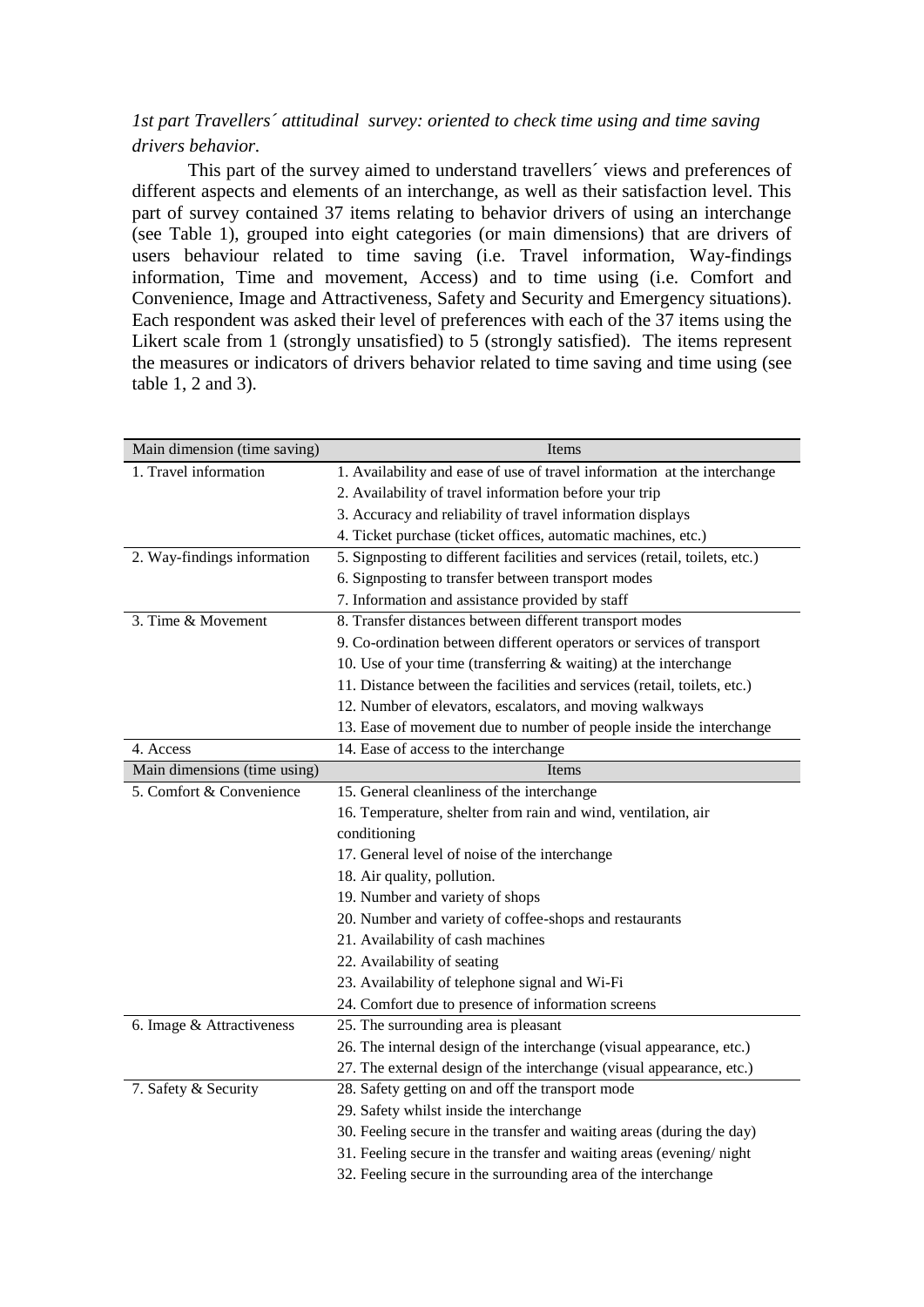| $\sim$ $\sim$ $\sim$    |                                                   |
|-------------------------|---------------------------------------------------|
|                         | 37. Location of emergency exits in the event      |
|                         | 36. Use of escalators in the event of fire        |
|                         | 35. Signposting to emergency exits                |
| 8. Emergency situations | 34. Information to improve your sense of security |
|                         | 33. Lighting                                      |

### **Table 3: List of items classified into eight drivers behavior (see table 1 and 2)**

*2 nd and 3rd st part-Questions on user characteristics and trip habits*

The main purpose of these parts was clearly stated from the outset: to identify the current travel behavior of interchange users). In particular, the  $2<sup>nd</sup>$  part gathered information about users´ travel habits, including the purpose of the trip, the selected transport mode (from origin to the interchange and from the interchange to destination), time (to/from/inside the interchange), type of public transport ticket used, how they used their time inside the interchange, etc. The third part collected socio-economic information about the users, including gender, age, employment status, household size, and household net-income.

The results concerning the two selected case studies (i.e. Thessalonoki and Madrid-Moncloa) show that Thessaloniki has a higher proportion of users with the lowest level of household net-income per month (56.4%), while Moncloa has a more equal distribution in respect to the income. Generally the interchange users surveyed are habitual users (i.e they use the interchange daily or 3-4 times a week). Moncloa had the highest number of habitual users (about 85%). The New Railway Station in Thessaloniki, however, has a different user profile, with most travellers using the interchange few times a month (24%) or less frequently (42%).

# *4th: Stated Preferences (SP) survey*

A Stated Preference ranking experiment (SP), was undertaken for both case studies. It was used to check current interchange users' preferences: is s/he more interested in saving time for her/his intermodal transfer or in improving the quality of her/his use of waiting time? The SP experiment proposed one table including 8 statements about the possible improvements at the interchange that the interviewed should rank from 1- most important improvement to 8 least important improvement. Three of them were related with time using (i.e. possible shopping or service activities) and other three were related with time saving (for modes transferring). Two additional questions were used as control statements of the experiment. The statements were adapted to each case study and each kind of interviewer.

The Moncloa and Thessaloniki interchanges were selected for conducting the SP experiment, because they are two different types of urban interchange:

- A complex infrastructural organization including both transport and commercial functions: the Moncloa interchange – Madrid.
- A transport oriented node: the Thessaloniki station has separated urban and regional platforms for buses where shops and services are concentrated in the main railways station hall.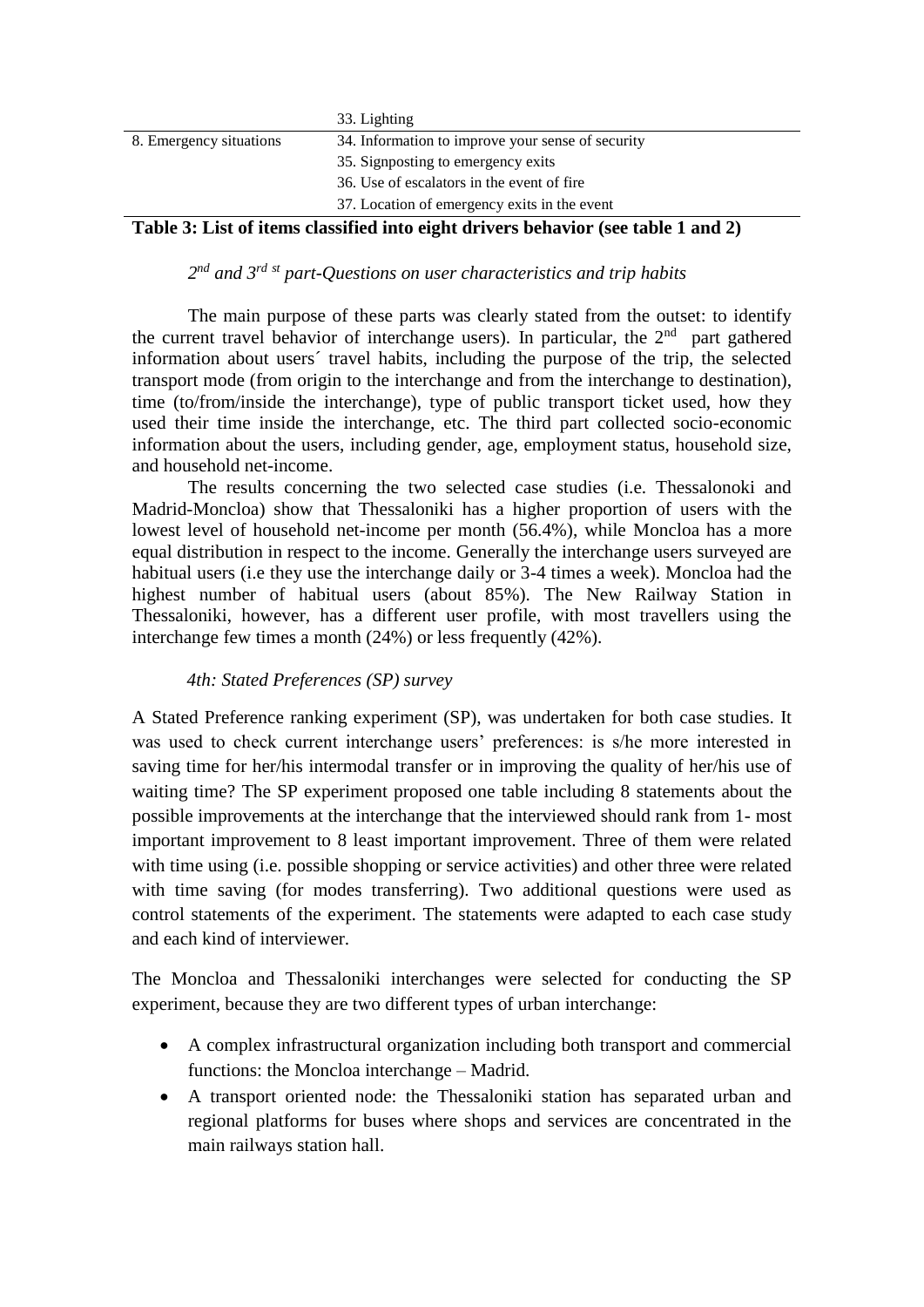# - **Moncloa (Madrid)**

The Moncloa interchange has four entrances and three different platforms with 39 bus bays. The metropolitan buses are distributed in each island according to common routes and all of them have direct connection through the HOV (High Occupancy Vehicle) lane (A6 corridor) (Pinto C. and J. Aldecoa, 2002). The buses lines are allocated to the same bus bay each time, so that travellers know where they arrive or depart from. The metro lines (line 3 and 6), the travel services and the retail area (cafés, restaurants and shopping) are located on the lower level. There are also temporary exhibitions and occasional campaigns. A Wi-Fi connection is available and free, although it is not advertised in the interchange. Seating is scant; however users must queue to take the bus during their waiting time and therefore would not be able to use them if more were provided.

The survey was carried out during five working days and one weekend by a group of four people on May 2013. The cards were handed out mainly on the three different bus platforms. Previously, the sample was characterized by the observation of the users (gender and age) during five consecutive days. The final sample available was of 851 available answers.

# - **New Railway Station (Thessaloniki)**

The New Railway Station in Thessaloniki is located in the urban area of the city and it serves different modes of transport (including commuter rail, regional rail, metro under construction, local buses, suburban buses, regional buses, taxis, bicycle ways, park and ride, kiss and ride). Bus services are located on the street outside the station.

The survey carried out in Thessaloniki was undertaken during two periods, due to the low participation of travelers the first time the cards were distributed. A total of 105 surveys were collected from the first period in August 2013, while 153 surveys were collected for the second period September 2013. This resulted in a final available sample of 244 surveys. In order to characterize the sample, one previous day for observing the users at the interchange was undertaken.

# **4. SURVEY RESULTS IN RESPECT TO TIME PERCEPTIONS**

The results concerning the time show that users use differently their time in both interchanges. In Thessaloniki 90% is used for transferring 5% for queuing and 5% for shopping, while in Madrid - Moncloa: 88% for queuing, 71%; for transferring and 28% for shopping and 31% for other activities. A same user can do multiple activities.

# *4.1 Principal components analysis*

The technique focuses on the idea that given a set of variables  $X_n$ , we can construct a set of indicators that are linear combinations of these variables that explain the total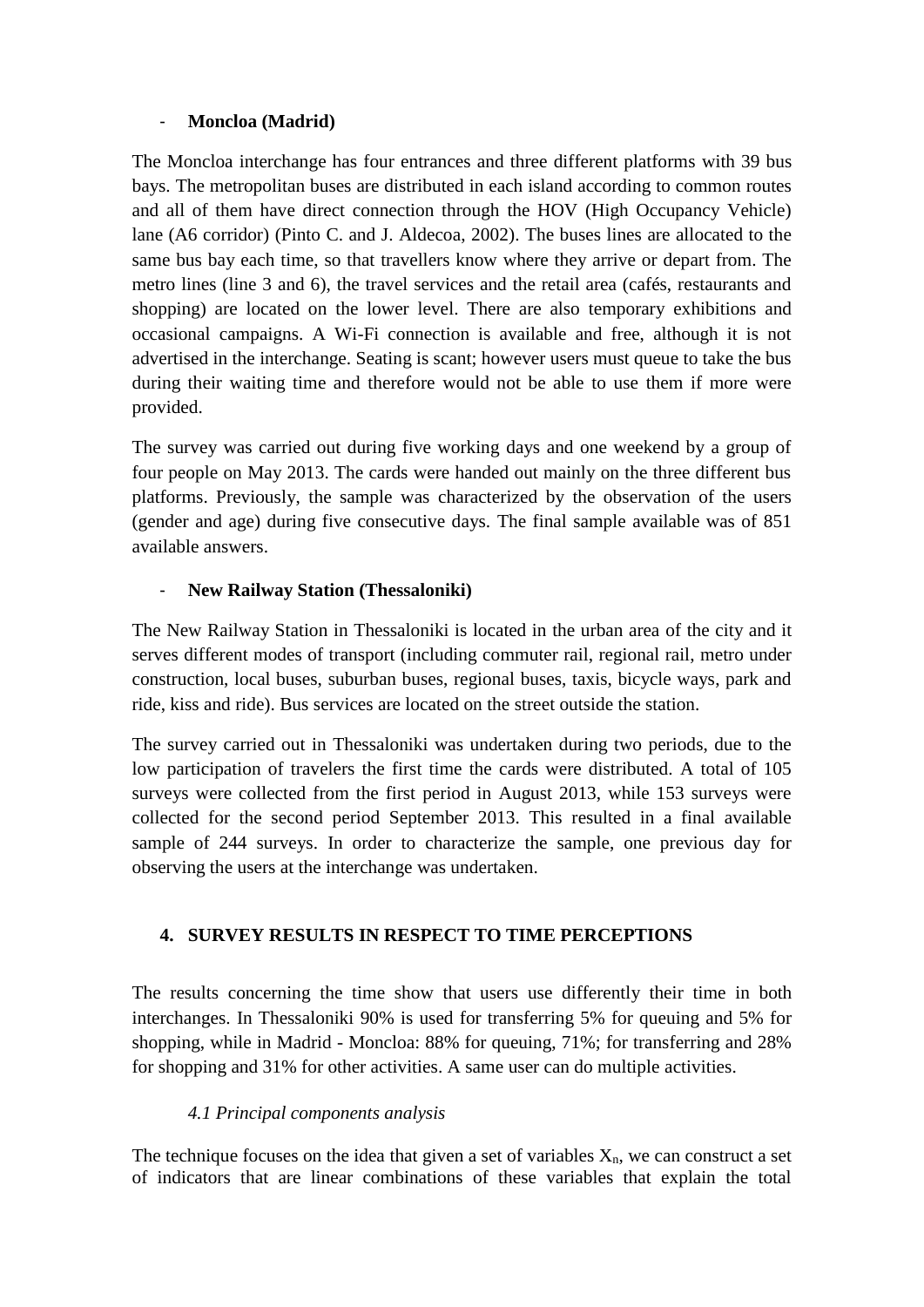variation of the initial set. So that we can use the principal components as explanatory variables indicator study.

The extracted components are linear combinations of the variables that have the greatest variance.  $Z_1$  is the component being more explained variance, followed  $Z_2$  containing the second greatest variance explained but not correlated with  $Z_1$ , and so on, so that the sum of the variance of all components total to explain variations of  $X_n$  and, in turn, are uncorrelated with each other.

Using the principal components analysis the attitudinal survey results could be summarizing as follows for Madrid-Moncloa case study, we have obtained eight main components factors, explaining a 63,259 % of variance. In each of them the amount of explained variance is specified, and the weight of each variable within these factors. These weights can be considered as the correlation coefficient. As much closer it is to 1, the higher relation exists between variable and factor. Among eight principal components factors, five are related with the previous classification of drivers travel behavior related to time using (i.e. Safety and Security (36,738% of variance); Emergency Situation (4.478 % of variance), Inside atmosphere (3.356 % of variance), Image & attractiveness (3.218 % of variance); comfort & technologies (2.912 % of variance); services (2.912 % of variance), while only two factors are related with drivers behavior related to time saving (i.e. Information, (5,843 % of variance) and Transfer (3.923 % of variance)). The first factor is "Safety and security", a time using related factors.

For Thessaloniki railways case study, we have obtained five main components factors, explaining a 60 % of variance. In each of them the amount of explained variance is specified, and the weight of each variable within these factors. These weights can be considered as the correlation coefficient.

Among five principal components factors, four are related with the previous classification of drivers travel behavior related to time using (i.e. comfort & convenience (47,601% of variance); safety and security (4,586 % of variance), emergency situation (3,920% of variance) and image & attractiveness (3,138% of variance), while only one factor is related with drivers behavior related to time saving (i.e. Information and coordination (5,791% of variance)). The first factor is "Comfort and convenience", a time using related factors.

# *4.2 Ranking Stated preference experiment results*

User preferences were measured by the specific requirements stated in the question about factors of importance. This information was also extracted from the a ranking SP experiment.

SP ranking experiment: 3 levels for time saving and time using.

Time saving for transfer and queuing:

- $\blacksquare$  Low = T1
- Intermediate  $= T2$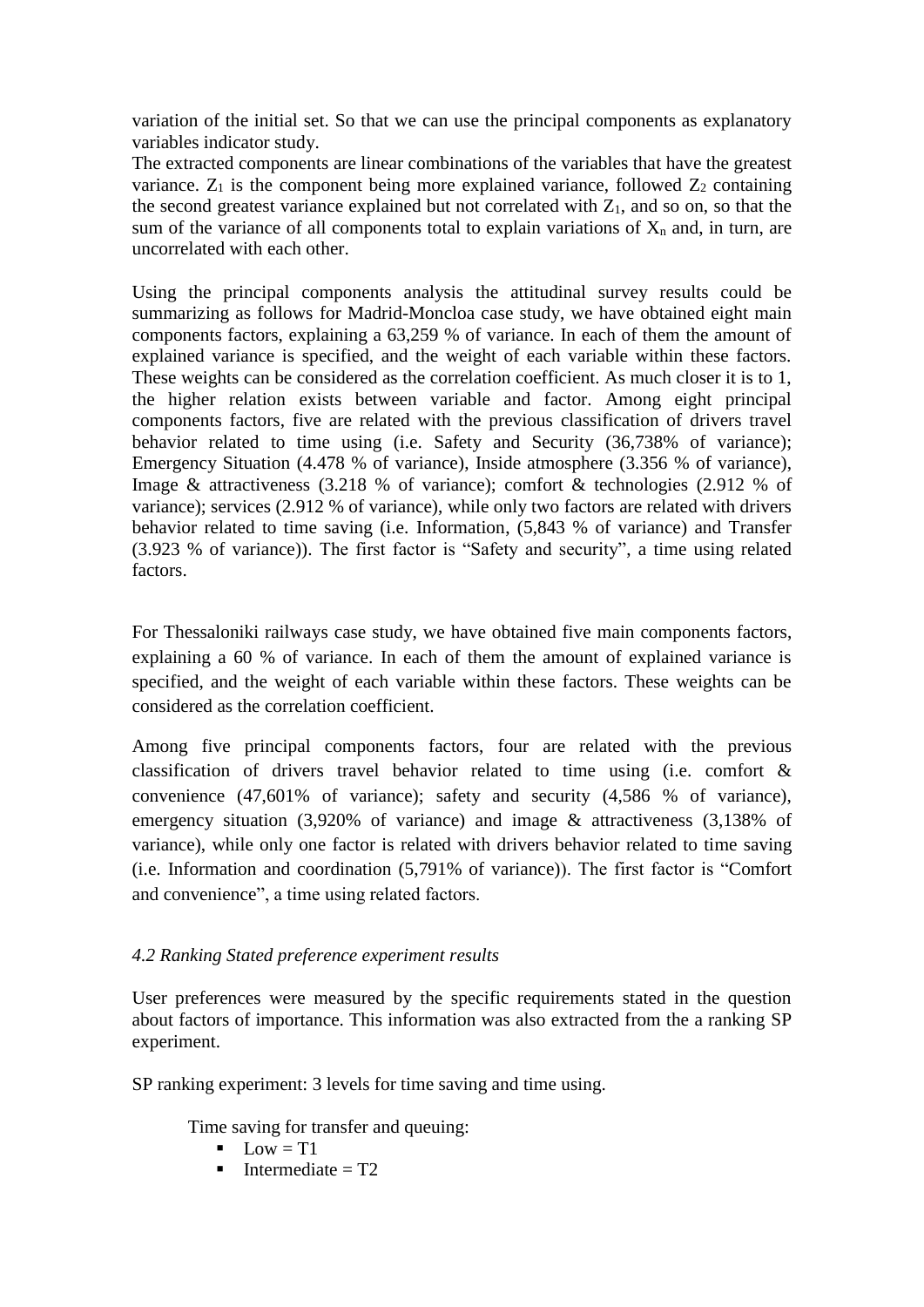$-High = T3$ 

Number of services:

- $\blacksquare$  Low = S1
	- $\blacksquare$  Intermediate = S2
	- $-High = S3$

For Thessaloniki case study 14 scenarios were defined, linking question about the waiting time to a specific SP card (i.e. scenario #1: up to 5 min). For Moncloa 8 scenarios were defined in relation with the kind of transfer and they were linked to the relevant SP card (i.e. scenario #1: from all modes transport to metro). For Thessaloniki we obtained 244 users answers, while for Madrid 851 users answers. The SP analysis shows that even if the first voted choice in both case studies is a level of time saving (i.e.T2 for Thessaloniki and T3 for Moncloa, the second choice is the second level of services increasing (S2) for Thessaloniki and the third level for Madrid-Moncloa (S3).

### **5. MODELING FRAMEWORK**

#### *5.1 Discrete Choice Model*

It was therefore decided to develop a binary discrete-choice model ("accept" or "not accept" paying for the use of highways) and a hybrid model with latent variables. It is important to evaluate the sensitivity of the City-HUB users to variations in the time saving and using. This analysis enabled us to distinguish among those respondents who had chosen the different time-using and saving combinations. In this kind of model, the main assumption is that each decision-maker seeks to maximize his personal utility and chooses the alternative with the highest utility only for himself (Ben Akiva et al., 2009).

In this context, a binary discrete-choice model analysis is applied in order to analyze the behavior of all City-HUB users: including a calibrated number of women and an adapted age scale representativeness.

The modeling framework contains a standard Multinomial Logit Model (MNL). The utility  $U_{qr}$  of each users *q* for each alternative *r* is a function of the characteristics *Srq* of the road pricing alternative and the stakeholder' attributes (annual turnover). A set of parameters  $\theta$  have to be estimated and the error term  $\varepsilon_a$ :

$$
U_{qr} = \sum_{r} \theta_r \cdot S_{rq} + \varepsilon_q \tag{1}
$$

An adjustment condition is imposed through a binary variable  $d<sub>a</sub>$ : the utility will be positive when the individual prefers time saving and, or negative when s/he reject it:

$$
d_q = \begin{cases} 1 & \text{if } U_{qr} \ge 0 \\ 0 & \text{in other case} \end{cases}
$$
 (2)

#### *5.2 Modeling time perception with latent variables*

Choice model framework is based on the Random Utility Maximization theory (RUM) framework which comes from a microeconomic analysis of individual behavior, stated for transport by McFadden (1974 and 1981). According to McFadden, transport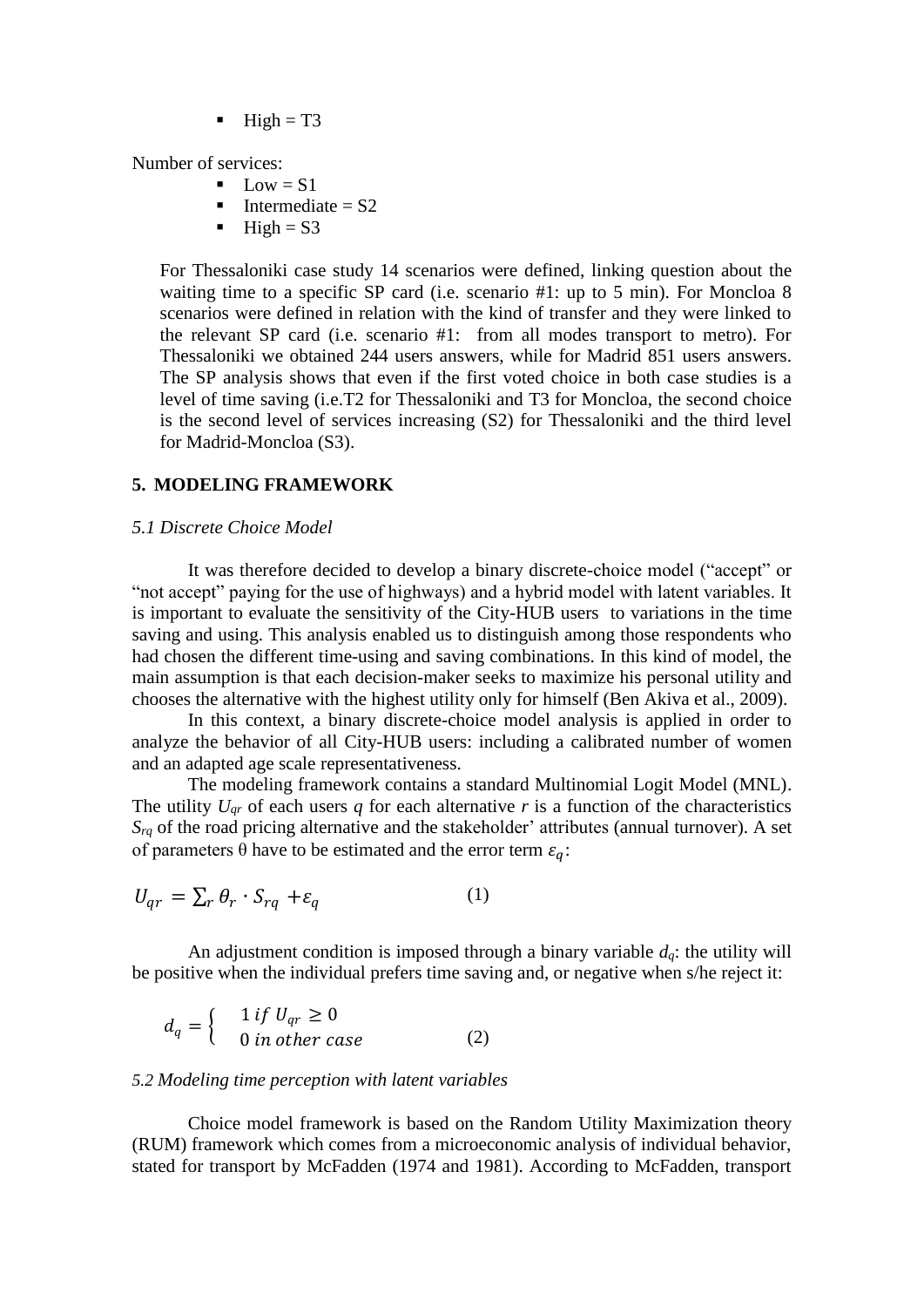services and infrastructures users assign weights to different attributes of road pricing scheme characterizing each of the choices and select the one that maximizes their utility (Ben-Akiva and Boccará, 1995). In general, choice model considers the problem of timesaving/using analysis in an experimental way by using discrete choice modeling (Train, 2003). Transport planners are particularly interested in both the time saving effects and the factors that determine the time using, in order to better foresee the impact of new Interchange improving measures (i.e. new coffee shops in the interchange, increasing lighting comfort etc.). This quantitative choice models approach emphasizes the systematic, invariant aspects of choice behaviour (Ben-Akiva et al., 2002). Nevertheless, recent research demonstrates the existence of factors such as attitudes, perception and social interactions that distort – positive or negatively – the use of a transport service or infrastructure, hence partly relaxing the classic RUM assumptions including flexible disturbances error and latent variables (Cantillo et al. 2007, Yañez et al. 2009, Tudela et al. 2011).

## **6. CONCLUSION: CITY-HUB DEFINITION AND TIME PERCEPTION**

In the case of urban interchange use, the use of hybrid discrete choice models with the incorporation of psychological /perception factors leads to a more behaviorally realistic representation of the choice process, and consequently has a better explanatory power (Cao & Mokhtarian 2005, Heath & Gifford, 2006, Duarte et al. 2009, Karash et al. 2008). Thus a sequential maximum likelihood estimation method is used to integrate latent variables in discrete choice models. Despite the fact that this method does not guarantee totally consistent estimators, its application is clear and simple and gives good results (Yañez et al., 2010; Bolduc & Alvarez-Daziano, 2010). The latent variables are derived from the subjective attitudes and perceptions which emerged in the attitude questionnaire, while the more objective data are collected from the stated preferences experiment.

In particular, this questionnaire was designed to capture interchange station perceptions of various aspects (see Table 1 and 2). Within the set of users evaluable assumptions, the attitudinal questionnaire addressed the two cross-cutting issues of time saving and time using, which were identified as latent variables through a preliminary principal components analysis (Spearman 1904, Bollen 1989). However, a principal component analysis, following the model identifies mainly time use as a significant latent variable related to the ranking among time using and time saving factors for City-HUB use. The resulting subjective ratings of the perception questions are used as indicators of latent variable of time using and time saving.

If the results of principal components analysis seems to be inclined for time using latent variable, the SP ranking experiment show a first choice for time saving in both cases. However, a second SP choice for services and time using leave the final verdict to the hybrid model that integrates latent variables indicators and ranked choices.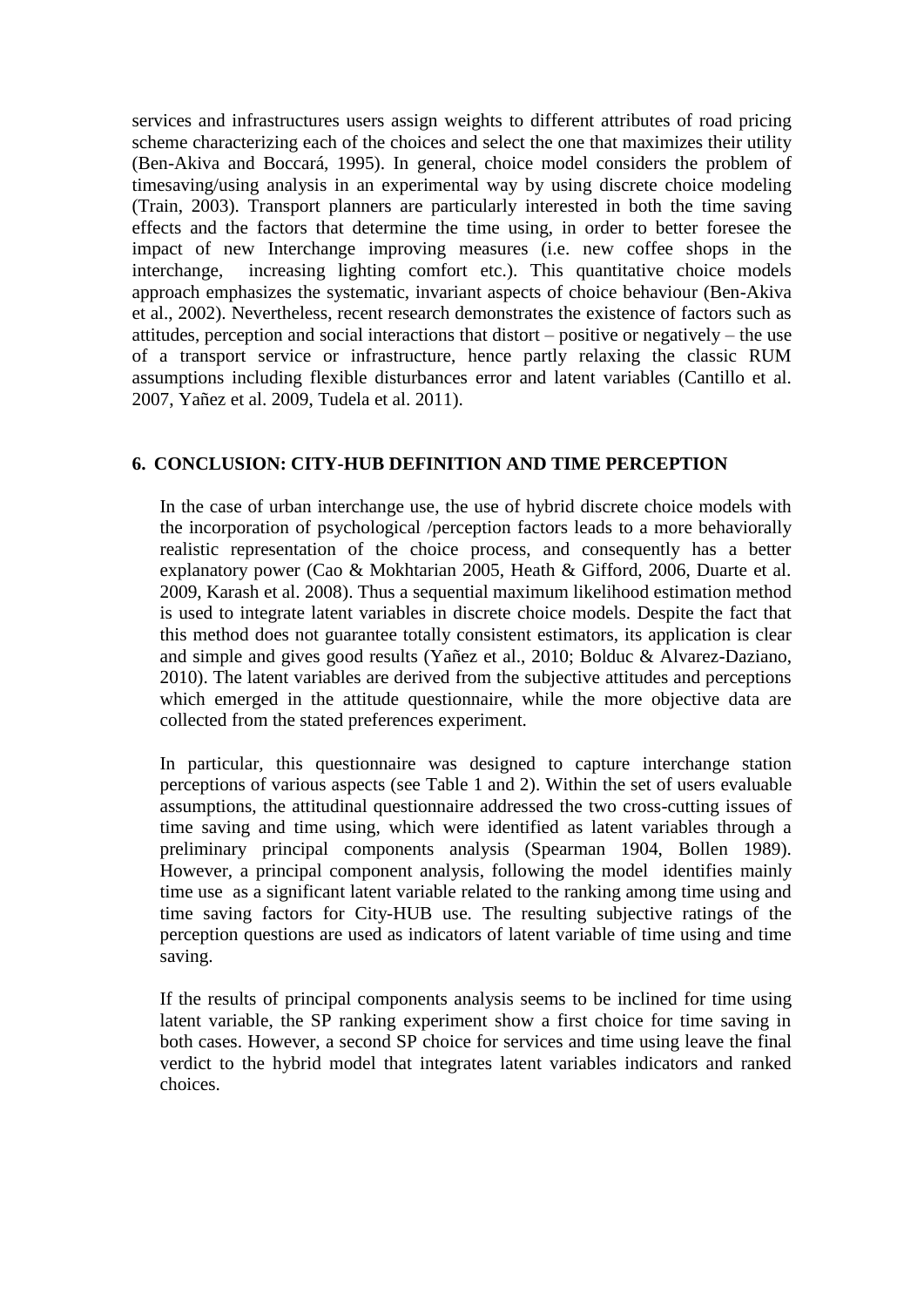#### **Acknowledgements**

The authors would like to thank the EU 7 FP program for its support in developing the City-HUB project.

### **REFERENCES**

- ASHOK, K., DILLON, W.R. & YUAN, S. (2002) Extending Discrete Choice Models to Incorporate Attitudinal and Other Latent Variables. *Journal of Marketing Research* vol 39, 1, 31-46
- AZJEN, I. (1991) The theory of Planned Behavior. *Organizational Behavior and Human Decision Process*, 50, 179-211.
- BARNES, G. & KRIZEK, K. (2005) Estimating Bicycling Demand. *Transportation Research Record: Journal of the Transportation Research Board,* 1939, 45-51.
- BEN-AKIVA M., BIERLAIRE, M.,BOLDUC, D. &WALKER, J. (2009) *Discrete Choice Analysis*, 338-378, MIT Press, MA.
- BEN-AKIVA, M. AND B. BOCCARÀ (1995) Discrete Choice Models with Latent Choice Sets. International Journal of Research in Marketing, 12, , pp. 9-24.

BEN-AKIVA, M., A. DE PALMA, D. MCFADDEN, M. ABOU-ZEID, P.A. CHIAPPORI, M. DE LAPPARENT, S. DURLAUF, M. FOSGERAU, D. FUKUDA, S. HESS, C. MANSKI, A. PAKES, N. PICARD AND J. WALKER. Process and context in choice models, (2012) *Marketing Letters* Vol. 23, 2, pp. 439-456.

- BEN-AKIVA, M., BOLDUC, D. & PARKI, J. (2008) Discrete choice analysis of shipper's preferences. *Recent developmets in transport modeling: lessons for the freight sector,* eds Eddy Van de Voorde. Elselvier
- BEN-AKIVA, M., MCFADDEN, D., TRAIN, K., WALKER, J., BHAT, C., BIERLAIRE, M., BOLDUC, D., BOERSCH-SUPAN, A., BROWNSTONE, D., BUNCH, D.S., DALY, A., DE PALMA, A., GOPINATH, D., KARLSTROM, A., AND MUNIZAGA, M.A. (2002) Hybrid Choice Models: Progress and Challenges (2002) *Marketing Letters,* 13, 163-175.
- BOLDUC, D & ALVAREZ-DAZIANO, R. (2010) On estimation of Hybrid Choice Models. Choice Modelling: the state-of-the-art and the state-of-practice, eds. S. Hess and A. Daly, *Proceedings from the Inaugural International Choice Modeling Conference*, Emerald, England.
- BOLDUC, D., BEN-AKIVA, M., WALDER, J. & MICHAUD, A. (2005) Hybrid choice models with logit kernel: applicability to large scale models. *Integrated land-use and transportation models: behavioral foundations*. Ed. Lee-Gossein & Doherty. Elsevier.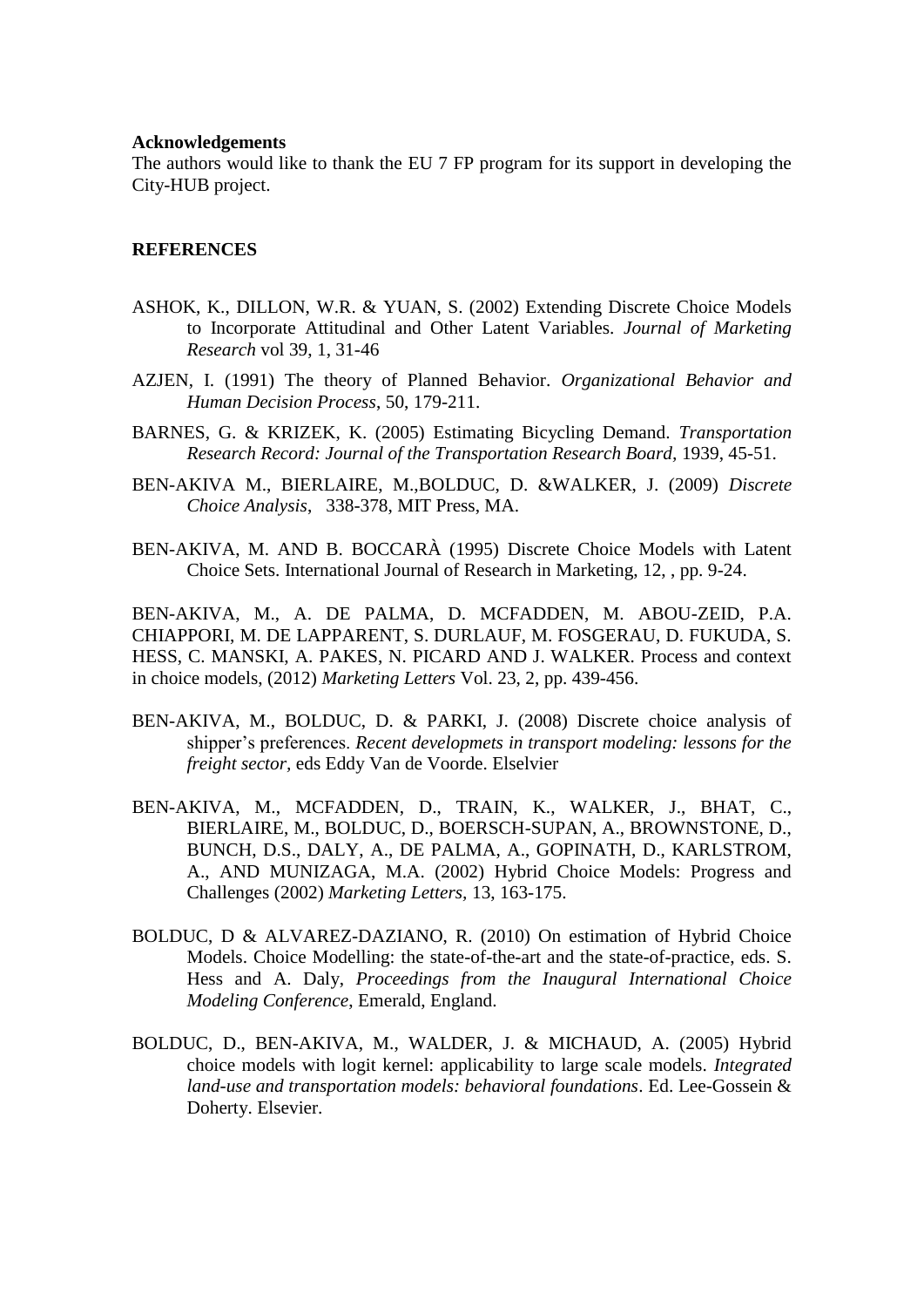- BOLDUC, D., BOUCHER, N. & ÁLVAREZ-DAZIANO, R. (2008) Hybrid choice modeling of new technologies for car choice in Canada. *Transportation Research Record 2082, 63-71*
- BOLLEN, K.A. (1989) Structural Equations with Latent Variables*. John Willey and Sons*, New York.

BRONS, M., GIVONI, M., & RIETVELD, P. (2009). Access to railway stations and its potential in increasing rail use. Transportation Research Part A: Policy and Practice, 43(2), 136-149.

- CANTILLO, V., J. DE D. ORTÚZAR, AND H.C.W.L. WILLIAMS (2007). Modeling discrete choices in the presence of inertia and serial correlation. Transportation Science, 41, pp. 195-205.
- CAO, X. & MOKHTARIAN, P.L. (2005) How do individuals adapt their personal travel? Objective and subjective influences on the consideration of travel-related strategies for San Francisco Bay Area commuters. *Transport Policy,* 12, 291- 302.

CEDER, A., CHOWDHURY, S., TAGHIPOURAN, N., & OLSEN, J. (2013). Modelling public-transport users' behaviour at connection point. Transport Policy, 27, 112-122.

CITY-HUB CONSORTIUM, 2013 D 3.3 Guide for efficient and smart design

- CITY-HUB CONSORTIUM, 2013, D 2.3Lessons from descriptive case studies recommendations for City HUB model.
- COMMISION OF THE EUROPEAN COMMUNITIES (CEC) (2001) *White Paper European Transport Policy 2010: Time to decide*. Brussels.
- CORREIA, G.; ABREU E SILVA, J. & VIEGAS, J. (2010) Using latent attitudinal variables for measuring carpooling propensity. Proceeding of  $12<sup>th</sup>$  World Conference on Transport Research. Lisbon.

CROZET, Y. AND I. JOLY. "Budgets Temps de Transport: Les sociétés tertiaires confrontées à la gestion paradoxale du «bien le plus rare»." Les Cahiers Scientifiques du Transport, Vol. 45, 2004, pp.27-48.

- DE GROOT, J., & STEG, L. (2006). The role of value orientations in evaluating quality of life consequences of a transport pricing policy. *Transportation Research Part D*, 11 (2), 160-165.
- DI CIOMMO, F., MONZÓN, A., & FERNANDEZ-HEREDIA, A. (2013). Improving the analysis of road pricing acceptability surveys by using hybrid models.Transportation Research Part A: Policy and Practice, 49, 302-316.
- DI CIOMMO, F., VASSALLO, J. M., & OLIVER, A. (2009). Private Funding of Intermodal Exchange Stations in Urban Areas. Transportation Research Record: Journal of the Transportation Research Board, 2115(1), 20-26.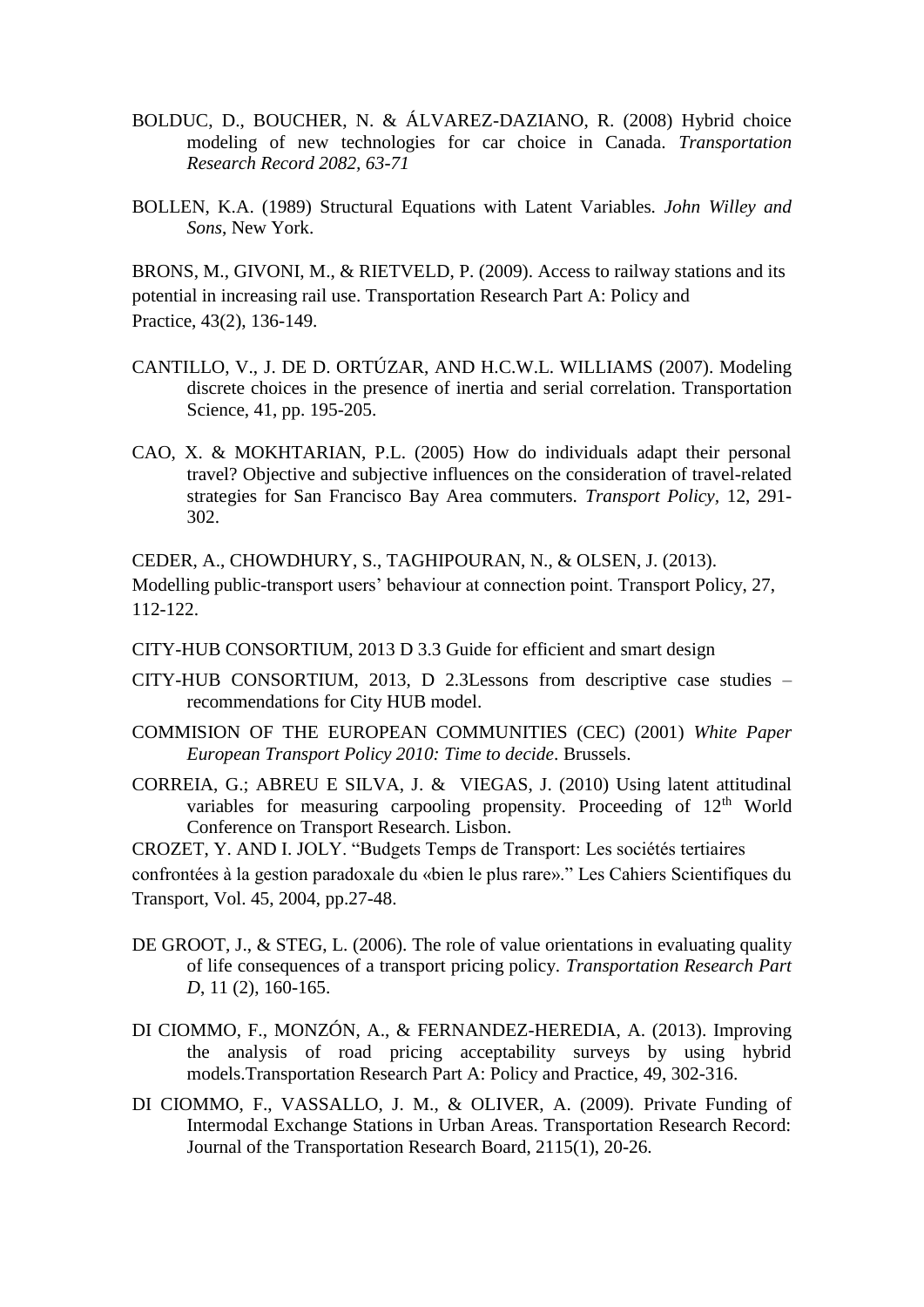- DUARTE, A., GARCIA, C., LIMÃO, S., & POLYDOROPOULOU, A. (2009) Experienced and Expected Happiness in Transport Mode Decision Making Process. *proceeding 88th Annual Meeting of the Transportation Research Board*.
- FUJII, S. & GÄRLING, T. (2003) Application of attitude theory for improved predictive accuracy of stated preference methods in travel demand analysis. *Transportation Research Part A: Policy and Practice,* 37, 389-402.
- GOLOB, T.F. (2001) Joint models of attitudes and behavior in evaluation of the San Diego I-15 congestion pricing project. *Transportation Research Part A: Policy and Practice,* 35, 495-514.
- GREENE, WILLIAM H. (1990) Econometric Analysis. 6th edition ed. Pearson New Jersey

GROTENHUIS, J.W., W.W. BART AND P. RIETVELD. "The desired quality of integrated multimodal travel information in public transport: Customer needs for time and effort saving". Transport Policy, Vol. 14, 2007, pp. 27-38.

GUO, Z., & WILSON, N. H. (2011). Assessing the cost of transfer inconvenience in public transport systems: A case study of the London Underground.Transportation Research Part A: Policy and Practice, 45(2), 91-104.

HEATH, Y. & GIFFORD, R. (2006) Extending the Theory of Planned Behavior: Predicting the Use of Public Transportation. *Journal of Applied Social Psychology,* 32, 2154-2189.

HINE, J. AND J. SCOTT. "Seamless, accessible travel: users' views of the public transport journey." Transport Policy, Vol. 7, 2000, pp.217-226.

- ISON, S. G. & RYE, T. (2005). Implementing road user charging: the lessons learnt from Hong Kong, Cambridge and Central London. *Transport Reviews*, 25 (4), 451-465.
- JÖRESKOG, K.G. (1969) A general approach to confirmatory maximum likelihood factor analysis. *Psychometrika,* 34, 183-202.
- KARASH, K.H., COOGAN, M.A., ADLER, T., CLUETT, C., SHAHEEN, S.A., AZJEN, I., & SIMON, M. (2008) Understanding how Individuals make Travel and Location Decisions: Implications for Public Transportation*. Transportation Research Board*, Washington D.C.

MACKIE, P.J., S. JARA-DIAZ AND A.S FOWKES. "The value of travel time savings in evaluation." Transportation research part E: Logistics and Transportation Review, Vol. 37, 2001, pp.91-106.

MCFADDEN, D. (1974) The Measurenment of Urban Travel Demand. *Journal Public Economics*, Vol. 3, pp. 303-328.